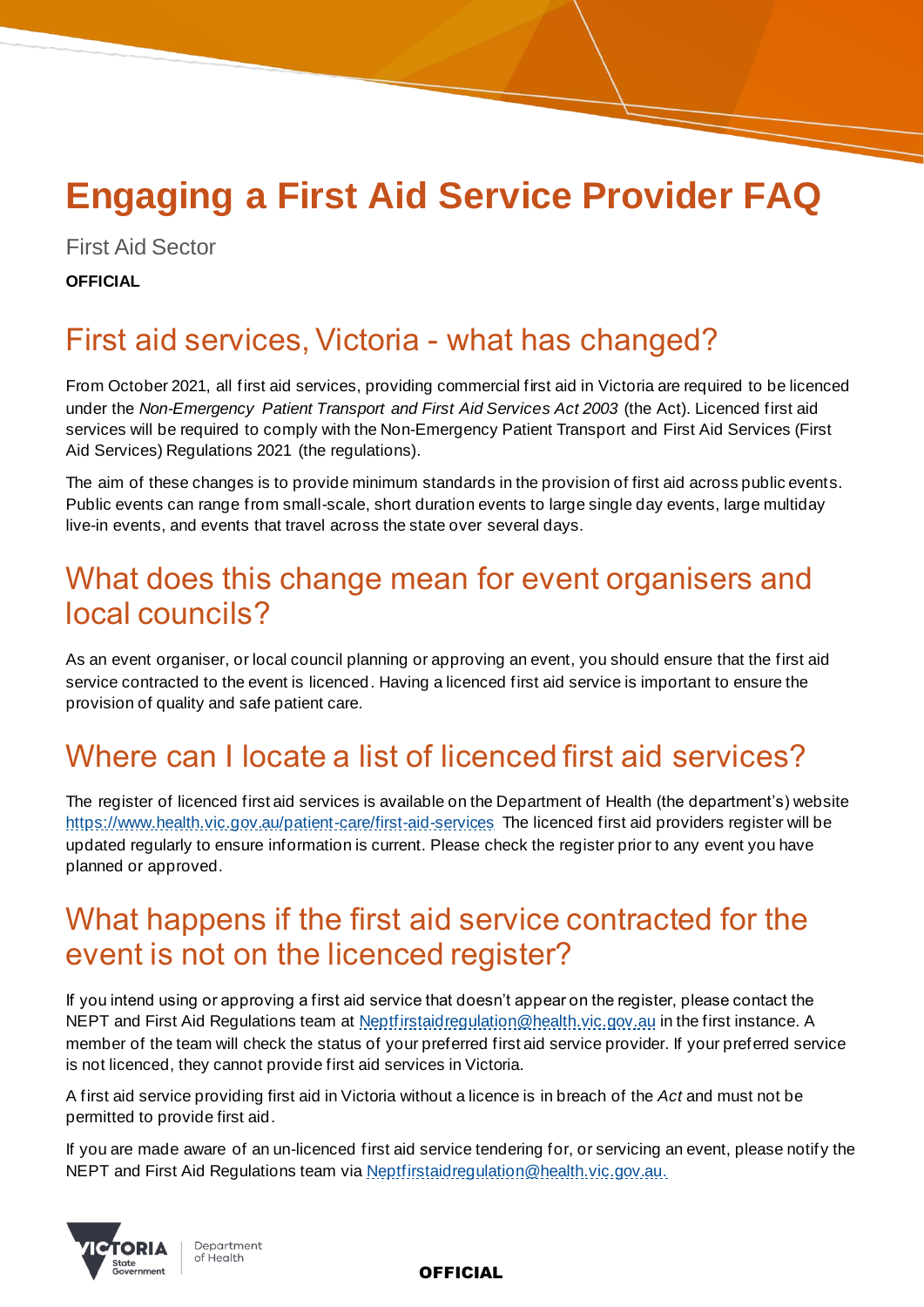# Do all first aid services offer the same level of first aid?

No. Under the regulations, first aid services are divided into three distinct levels: basic, intermediate, and advanced. The first aid provider can only operate their first aid service at the level they are licenced.

**Basic:** The minimum clinical staff level is a trained first aid officer holding a relevant certificate III qualification or below. Basic providers have access to 'over the counter' medications and are trained and equipped to adequately cater for **minor** injuries or illnesses which would not usually require referral to another health care provider or hospital for ongoing care, for example simple wounds, sunburn, sprains and strains.

#### **Example Event types:**

Low risk event profile- the event nature and patron demographics, numbers and behaviours have a low probability of patient injury and or illness. For example,

- community and school sport
- local fete
- roadshow

**Intermediate:** The minimum clinical staff level includes certificate IV or diploma trained first aid officer and some registered health professionals. Intermediate providers have access to some scheduled medications and are trained and equipped to adequately cater for **significant** injuries or illnesses which may require referral to another healthcare provider or hospital for ongoing care, for example fractured bones.

#### **Example Event types:**

Medium Risk event profile- the event nature and patron demographics, numbers and behaviours have a medium probability of patient injury and or illness. For example,

- low speed motorsport
- low impact equestrian events
- small festivals

**Advanced:** The minimum clinical staff level includes registered health professionals, such as registered paramedics, registered nurses, and registered medical practitioners, including anaesthetists and critical care physicians.

Advanced providers have access to additional scheduled medications and are trained and equipped to adequately cater for **serious** injuries or illnesses which often require referral to another healthcare provider or hospital for ongoing care. For example, traumatic head injured patients who have been intubated. In addition, advanced providers may offer primary care services, such as suturing and anti-biotic administration.

#### **Example Event types:**

High risk event profile- the event nature and patron demographics, numbers and behaviours have a high probability of patient injury and or illness. For example,

- high speed motorsport
- high impact equestrian
- pyrotechnic/explosives
- geographically isolated or dispersed
- aquatic motorsport
- large festivals, including multi day events.
- event size  $> 10k$
- new events, with moderate level risk (nil prior event history)

#### **OFFICIAL**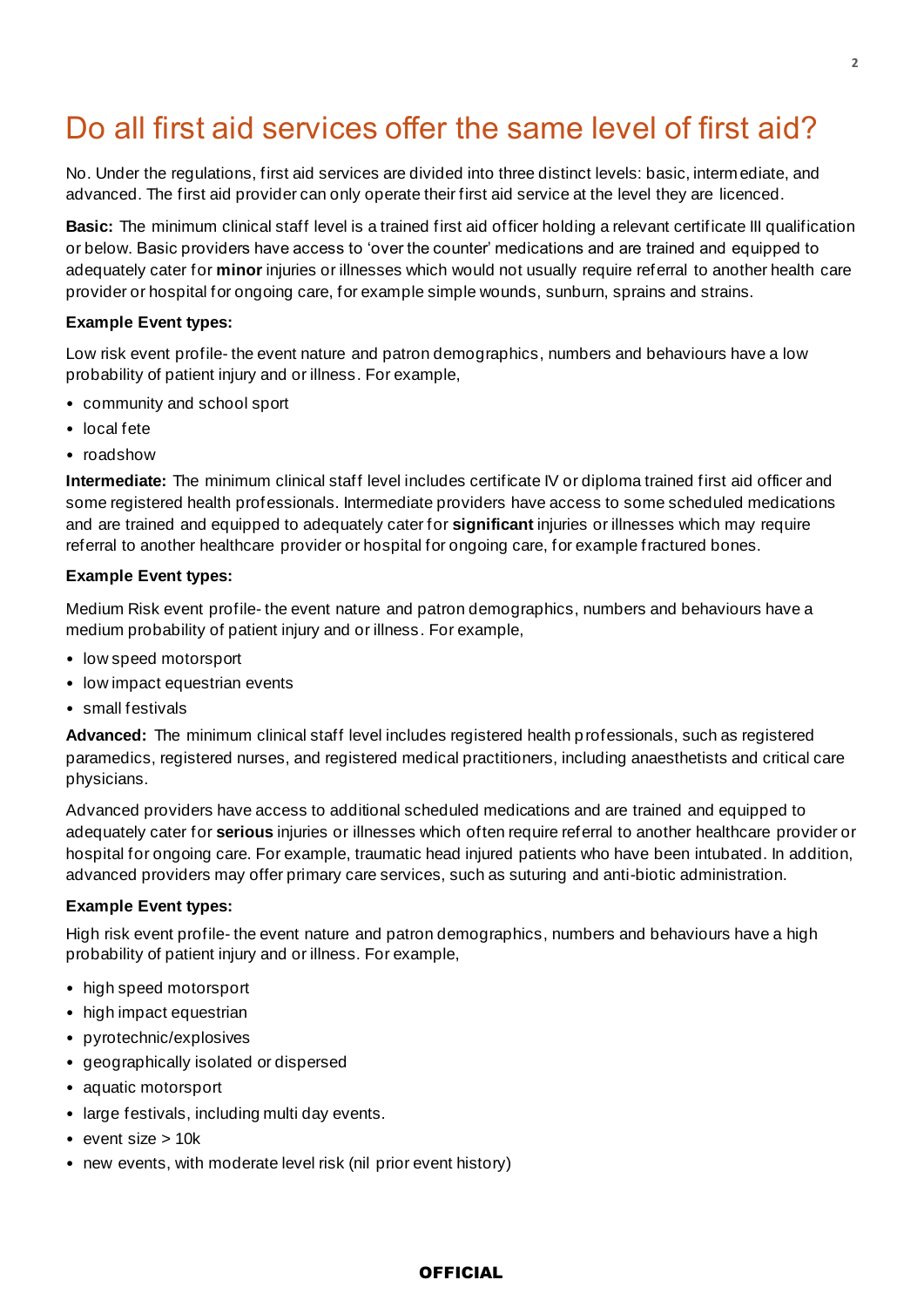## How do I know if the first aid service provider is appropriate for the event?

A first aid service provider is required to undertake a risk assessment of each event to assess potential health risks. This will inform the first aid service of their ability to provide safe and quality care. Event organisers and local council should work collaboratively with first aid services to undertake a thorough risk assessment.

The first aid service is responsible for their risk assessment to ensure that it matches the event profile. It is not expected an event organiser will prescribe or specify the clinical care required, instead event organisers should provide appropriate, *updated* information about the event to enable the first aid service to determine the clinical care requirements.

Within an event, there may be different levels of risk. Spectators, for example may only need the provision of basic first aid, while participants may need a higher level. It is important that event organisers and local councils properly assess and communicate their needs based on their understanding of the event and any learnings from previous events.

NOTE: A First aid service providing first aid beyond their licenced service level is in breach of the regulations.

### How are the first aid service providers monitored?

Authorised Officers (AO's) from the department appointed under section 45 of the Act attend events to conduct inspections. Authorised Officers include Registered Paramedics with extensive pre-hospital experience, and may include at times, departmental regulation managers. The purpose of the inspection is to assess the first aid service providers compliance with the regulations and that there is the provision of safe, quality patient care, appropriate to the licence level.

### How will I know if an Authorised Officer is attending my event?

Authorised Officers will contact event organisers directly to gain access into and around events . At times, AOs may ask the event organiser to not inform the first aid service of the inspection, as pre-notification of an inspection limits the ability of the department to conduct an accurate assessment of the first aid service's compliance with the regulations.

Event organisers are requested to support AOs with their inspection activities by providing the relevant authorisation and or accreditation to attend an event. AOs will carry photo identification and identify themselves prior to conducting inspection activity.

Authorised Officers are only permitted to assess the first aid service provider's activity, and do not conduct inspection of any other part of an event.

If the AO detects a regulatory non-compliance that poses an immediate and severe risk to patient safety, the AO will make contact with the event organiser to advise of further regulatory action.

#### **OFFICIAL**